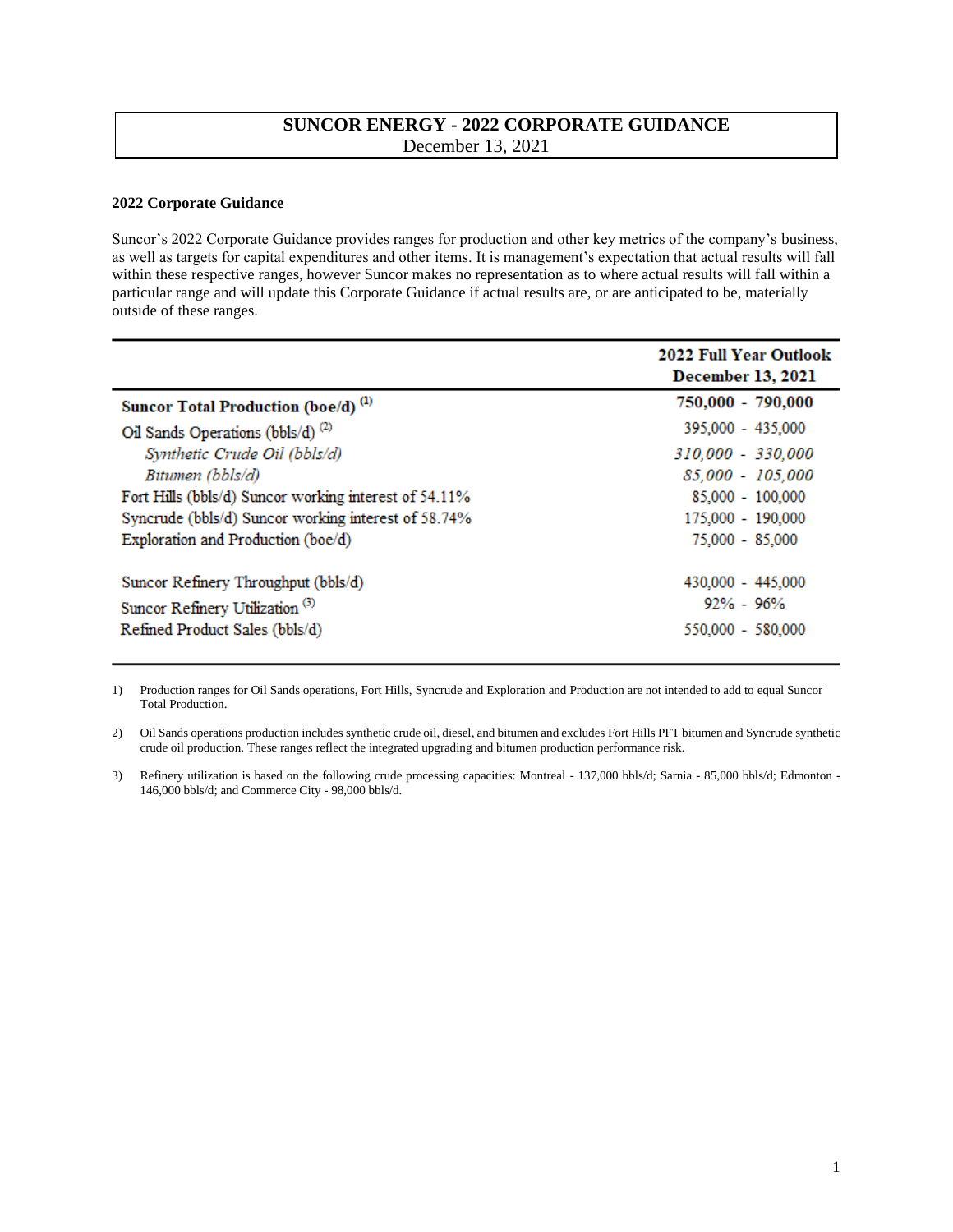## Capital Expenditures<sup>(4)</sup>

(C\$ millions)

|                    | 2022 Full Year Outlook<br><b>December 13, 2021</b> | % Economic<br>Investment <sup>(5)</sup> |
|--------------------|----------------------------------------------------|-----------------------------------------|
| Upstream Oil Sands | $3,200 - 3,350$                                    | 25%                                     |
| Upstream E&P       | $400 - 450$                                        | 95%                                     |
| Total Upstream     | $3,600 - 3,800$                                    | 30%                                     |
| Downstream         | $700 - 850$                                        | 10%                                     |
| Corporate          | $200 - 250$                                        | 75%                                     |
| Total              | 4,700                                              | 30%                                     |

|                                                           | <b>2022 Full Year Outlook</b><br><b>December 13, 2021</b> |
|-----------------------------------------------------------|-----------------------------------------------------------|
| <b>Other Information</b>                                  |                                                           |
| Oil Sands Operations Cash Operating Costs (\$/bbl) (6)(9) | $$25.00 - $28.00$                                         |
| Fort Hills Cash Operating Costs (\$/bbl) (7)(9)           | $$23.00 - $27.00$                                         |
| Syncrude Cash Operating Costs (\$/bbl) (8)(9)             | $$31.00 - $34.00$                                         |
| Current Income Taxes (C\$ millions)                       | $$1,400$ - \$1,700                                        |
| Canadian Tax Rate (effective)                             | $24\% - 25\%$                                             |
| US Tax Rate (effective)                                   | $22\% - 23\%$                                             |
| UK Tax Rate (effective)                                   | $37\% - 42\%$                                             |
| Average Corporate Interest Rate                           | $5\% - 6\%$                                               |
| Oil Sands Operations Crown Royalties <sup>(10)</sup>      | $9\% - 12\%$                                              |
| Fort Hills Crown Royalties <sup>(10)</sup>                | $2\% - 4\%$                                               |
| Syncrude Crown Royalties <sup>(10)</sup>                  | $10\% - 13\%$                                             |
| East Coast Canada Royalties <sup>(10)</sup>               | $11\% - 15\%$                                             |
| <b>Business Environment</b> <sup>(11)</sup>               |                                                           |
| Oil Prices - Brent, Sullom Voe (\$US/bbl)                 | \$73.00                                                   |
| WTI, Cushing (\$US/bbl)                                   | \$70.00                                                   |
| WCS, Hardisty (\$US/bbl)                                  | \$55.00                                                   |
| Refining Margin - NY Harbor 2-1-1 crack (\$US/bbl)        | \$21.00                                                   |
| Natural Gas Price - AECO - C Spot (\$CAD/GJ)              | \$3.80                                                    |
| Exchange Rate (CADUSD)                                    | \$0.80                                                    |

4) Capital expenditures exclude capitalized interest of approximately \$180 million.

5) Balance of capital expenditures represents Asset Sustainment and Maintenance capital expenditures. For definitions of Economic Investment and Asset Sustainment and Maintenance capital expenditures, see the Capital Investment Update section of Suncor's Management's Discussion and Analysis dated October 27, 2021 (the "MD&A").

6) Oil Sands operations cash operating costs per barrel are based on the following assumptions: production volumes, sales mix, and average natural gas prices as described in the tables above.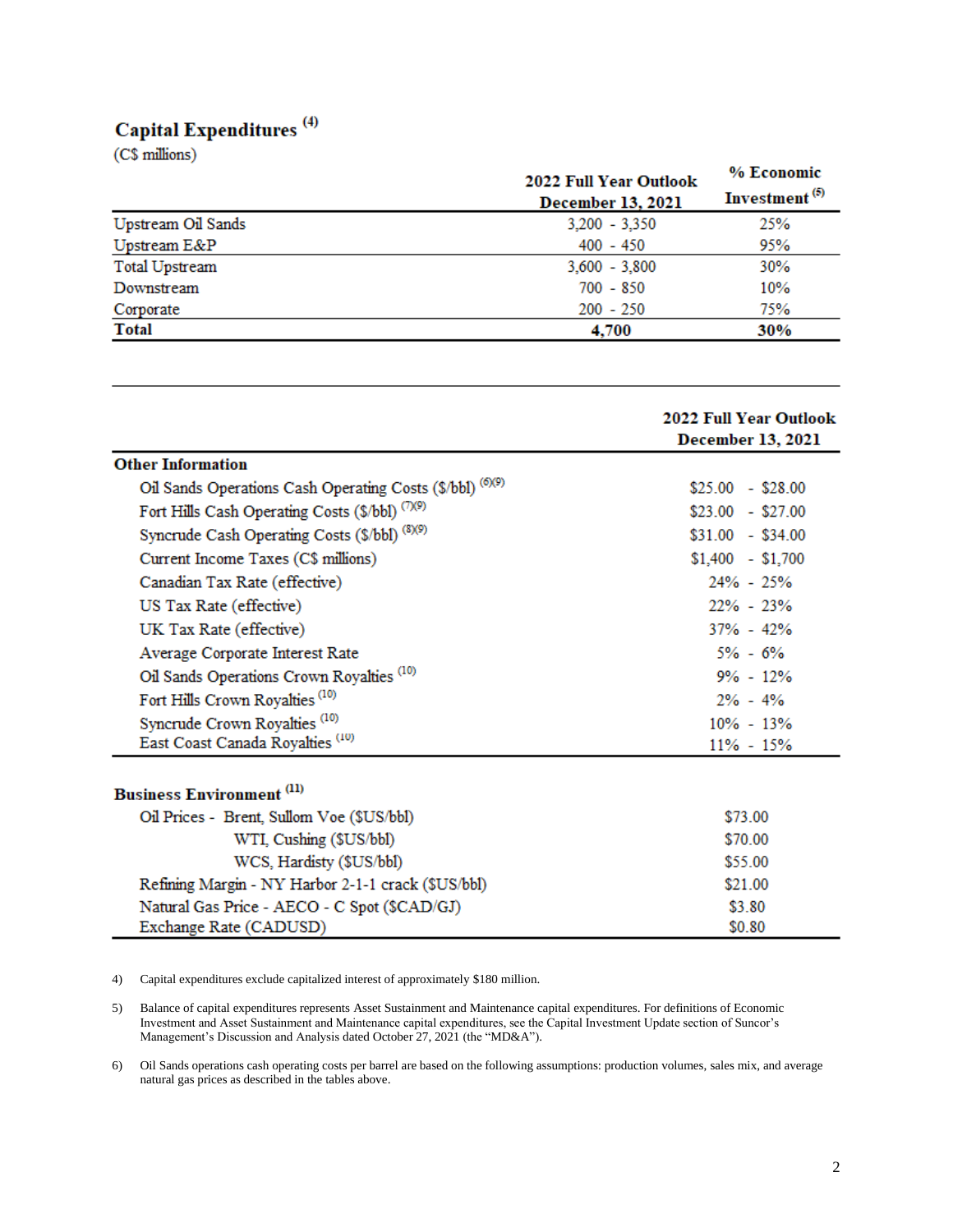- 7) Fort Hills cash operating costs per barrel are based on the following assumptions: production volumes and average natural gas prices as described in the tables above.
- 8) Syncrude cash operating costs per barrel are based on the following assumptions: production volumes, sales mix, and average natural gas prices as described in the tables above.
- 9) Oil Sands operations cash operating costs, Fort Hills cash operating costs and Syncrude cash operating costs are non-GAAP financial measures. Non-GAAP financial measures are not prescribed by GAAP and therefore do not have any standardized meaning. Users are cautioned that these measures may not be fully comparable to one another or to similar information calculated by other entities due to differing operations. For more information, see the Cash Operating Costs and Non-GAAP Financial Measures Advisory sections of the MD&A. Both sections are incorporated by reference herein.
- 10) Reflected as a percentage of gross revenue.
- 11) Approximates the forward pricing curve at the time of publication.

--------------------------------------------------------------------------------------------------------------------------------

Suncor's 2022 Full Year Outlook is comprised of forward-looking statements and information (collectively, "forwardlooking statements"). All forward-looking statements for the 2022 fiscal year are based on Suncor's current expectations, estimates, projections and assumptions that were made by the company in light of its experience and its perception of historical trends including expectations and assumptions concerning: the accuracy of reserves estimates; the current and potential adverse impacts of the COVID-19 pandemic, including the status of the pandemic and future waves and any associated policies around current business restrictions, shelter-in-place orders or gatherings of individuals; commodity prices and interest and foreign exchange rates; the performance of assets and equipment; capital efficiencies and cost-savings; applicable laws and government policies; future production rates; the sufficiency of budgeted capital expenditures in carrying out planned activities; the availability and cost of labour, services and infrastructure; the satisfaction by third parties of their obligations to Suncor; the development and execution of projects; and the receipt, in a timely manner, of regulatory and third-party approvals. Forward-looking statements are not guarantees of future performance and involve a number of risks and uncertainties, some that are similar to other oil and gas companies and some that are unique to our company. Suncor's actual results may differ materially from those expressed or implied by our forward-looking statements and you are cautioned not to place undue reliance on them.

Assumptions for the Oil Sands operations, Syncrude and Fort Hills 2022 production outlook include those relating to reliability and operational efficiency initiatives that the company expects will minimize unplanned maintenance in 2022. Assumptions for the Exploration and Production 2022 production outlook include those relating to reservoir performance, drilling results and facility reliability. Factors that could potentially impact Suncor's 2022 corporate guidance include, but are not limited to:

- Bitumen supply. Bitumen supply may be dependent on unplanned maintenance of mine equipment and extraction plants, bitumen ore grade quality, tailings storage and in situ reservoir performance.
- Third-party infrastructure. Production estimates could be negatively impacted by issues with third-party infrastructure, including pipeline or power disruptions, that may result in the apportionment of capacity, pipeline or third-party facility shutdowns, which would affect the company's ability to produce or market its crude oil.
- Performance of recently commissioned facilities or well pads. Production rates while new equipment is being brought into service are difficult to predict and can be impacted by unplanned maintenance.
- Unplanned maintenance. Production estimates could be negatively impacted if unplanned work is required at any of our mining, extraction, upgrading, in situ processing, refining, natural gas processing, pipeline, or offshore assets.
- Planned maintenance events. Production estimates, including production mix, could be negatively impacted if planned maintenance events are affected by unexpected events or are not executed effectively. The successful execution of maintenance and start-up of operations for offshore assets, in particular, may be impacted by harsh weather conditions, particularly in the winter season.
- Commodity prices. Declines in commodity prices may alter our production outlook and/or reduce our capital expenditure plans.
- Foreign operations. Suncor's foreign operations and related assets are subject to a number of political, economic and socio-economic risks.